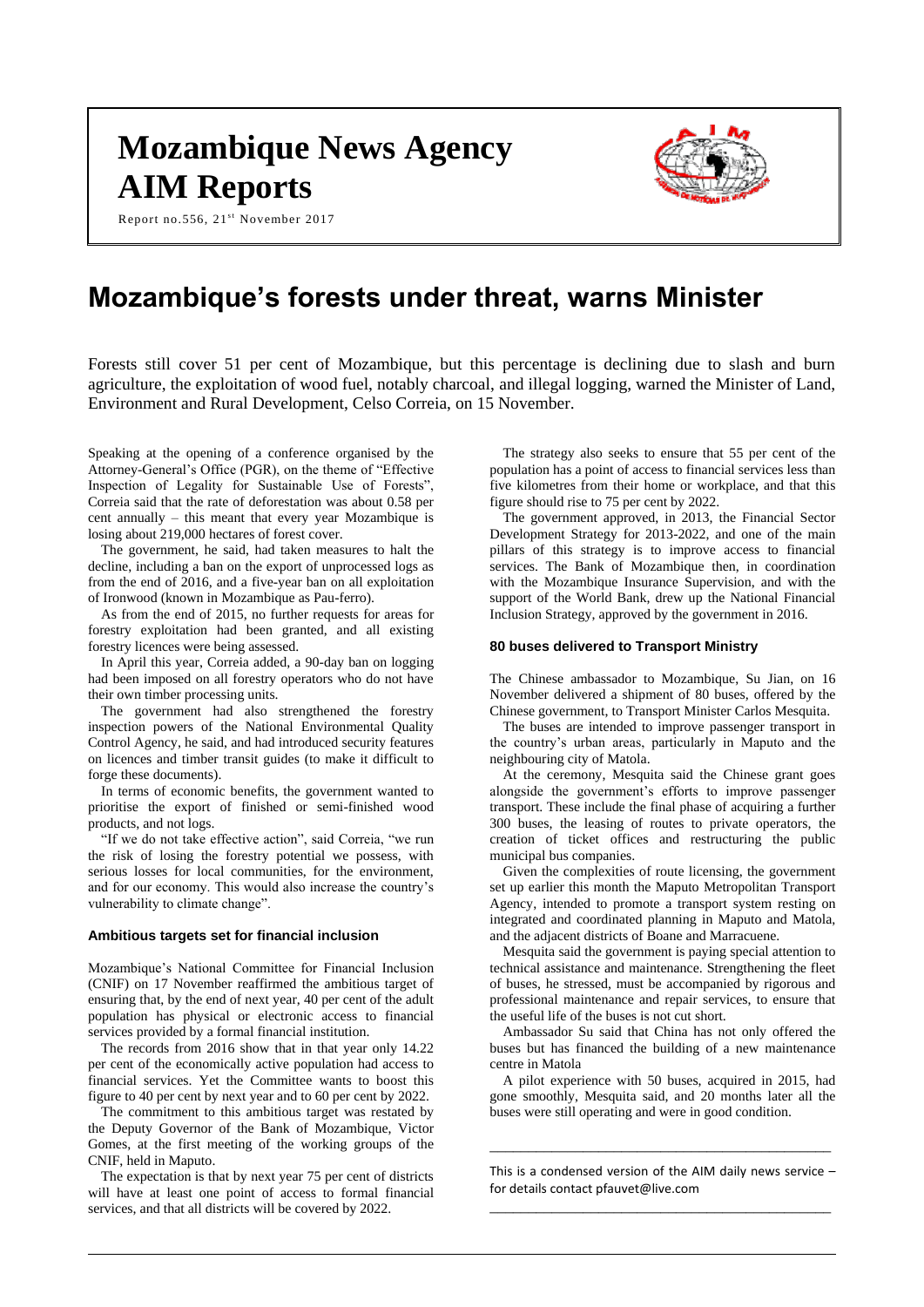# **Coal exports switch from Beira to Nacala**

The export of coal through the central port of Beira has declined by more than half because of competition from the new port of Nacala-a-Velha in the north of the country.

Interviewed by the television station STV, Jan de Vries, the chief executive officer of Cornelder de Mocambique, the company that operates Beira port, said the initial forecast for 2017 was that Beira would handle five million tonnes of coal.

But the latest prediction is that only two million tonnes will be exported through Beira, entirely because the largest of the coal exporting companies, the Brazilian mining giant Vale, has switched all its exports to Nacala-a-Velha

This was to be expected. Vale had invested heavily in a new railway from the Moatize coal basin in Tete province to Nacala via southern Malawi, and in a new custom-built coal terminal at Nacala-a-Velha.

One of the main advantages of the switch is that Nacala Bay is a natural deep-water harbour that does not require dredging and so can accommodate ships of any size, while Beira requires regular dredging.

"We are in a difficult situation, since Vale-Mozambique has opted for the exclusive use of the northern corridor", said de Vries. "We just have the other two mining companies (Jindal and ICVL of India), and as a result the amount of coal handled in Beira has fallen by more than half".

On the brighter side, the amount of containerised general cargo handled in Beira has risen from about 100,000 tonnes in 2015 to over 200,000 tonnes this year.

Emergency dredging began on 10 November, and should improve the port's performance significantly. Currently the Beira access channel is only 5.5 metres deep which limits access to ships of no more than 30,000 tonnes. With the dredging, ships of up to 60,000 tonnes will be able to berth at Beira.

Beira lies just north of the convergence of two major rivers, the Pungoe and the Buzi, which means that sediment is continually entering the harbour, and so dredging too should be continual.

"We hope that with this dredging, the costs of moving ships in our port will drop and we can attract more clients and greater financial power", said de Vries.

#### **Deputy Minister calls for biodiversity tourism**

Deputy Minister of Land, Environment and Rural Development, Celmira da Silva, argued on 16 November that tourism based on biodiversity can play a significant role in the economic sustainability of conservation areas.

Speaking in the southern town of Boane, at the opening of a national meeting of the National Administration of Conservation Areas (ANAC), the body that manages the country's national parks and reserves, Silva noted that the conservation areas only have 1,500 beds for tourists.

The challenge ANAC has to meet is to increase this number fivefold by 2024, the year in which the ANAC Strategic Plan is due to end.

This type of tourism, she added, can also provide a wide variety of employment, and can be used as an educational vehicle, showing the negative impact on habitats that can be caused by unsustainable human activities.

Silva praised the progress made in conserving biodiversity, with the recent restocking of conservation areas including the Zinave National Park and the Maputo Special Reserve, with 3,308 animals of various species, some from elsewhere in Mozambique, and some from neighbouring countries.

# **Three mosques closed in Pemba**

Following the abortive Islamist uprising on 5-6 October in Mocimboa da Praia district, in the northern province of Cabo Delgado, the government has ordered the closure of three mosques in the provincial capital, Pemba, believed to have some connection with Islamic fundamentalism.

According to a report in the Maputo daily "Noticias" on 17 November, the mosques are in the Pemba neighbourhoods of Cariaco, Alto Gigone and Chiuba.

The Provincial Director of Justice, Alvaro Goncalves, confirmed the closures, and said the decision is "irreversible". He warned that the closures will be extended to other parts of Pemba, and to the districts of Chiure, Montepuez, Macomia, Nangade, Palma and Mocimboa da Praia itself.

"This was a measure taken by the government and affects only those mosques which had some contact with the group of citizens involved in the Mocimboa da Praia events", he added. He said the government is acting in coordination with the main Muslim organisations in the country, such as the Islamic Council of Mozambique and the Islamic Congress.

On 5 October, the Islamist group attacked three police units in Mocimboa da Praia, and several days later a police vehicle on the road to the neighbouring district of Palma was ambushed by people believed to be members of the same group. In the clashes five policemen and 16 Islamists were killed. The attackers also murdered a local community leader.

According to Justice Minister Isaque Chande, speaking to the parliament earlier this month, 75 people were detained following the attacks.

# **Gemfields ruby auction raises record \$55 million**

The London-based mining company Gemfields on 14 November announced that the latest auction in Singapore of rough rubies from its mine in the northern Mozambican district of Montepuez raised a company record of US\$54.96 million.

Gemfields holds 75 per cent of the shares in Montepuez Ruby Mining Ltd. The other 25 per cent are owned by the Mozambican company Mwiriti.

Gemfields promotes itself as the world's leading supplier of "responsibly extracted coloured gems". It has specialised in Zambian emeralds and amethysts but has branched out into Mozambican rubies.

Of the 76 lots offered at the auction, 71 were sold with an average price of \$90.81 per carat. According to a statement from the company, "the proceeds of this auction will be repatriated to MRM in Mozambique, with the production tax due to the government of Mozambique being paid on the full sales price achieved at the auction".

This was the company's ninth ruby auction, which in total have raised more than \$335 million. According to the company's chief executive, Sean Gilbertson, "the strong revenues from this auction provide a solid boost to the Gemfields cash position and underscore the fact that market demand for responsibly sourced rubies from Mozambique remains in fine fettle".

He added, "as always, we extend our thanks to our loyal customers, to Mwiriti Limitada - our partners in MRM - and to the government of the Republic of Mozambique for their collective efforts and support in making this auction and the outcome possible".

Gemfields is entirely owned by the private equity company Pallinghurst following a successful takeover bid in July.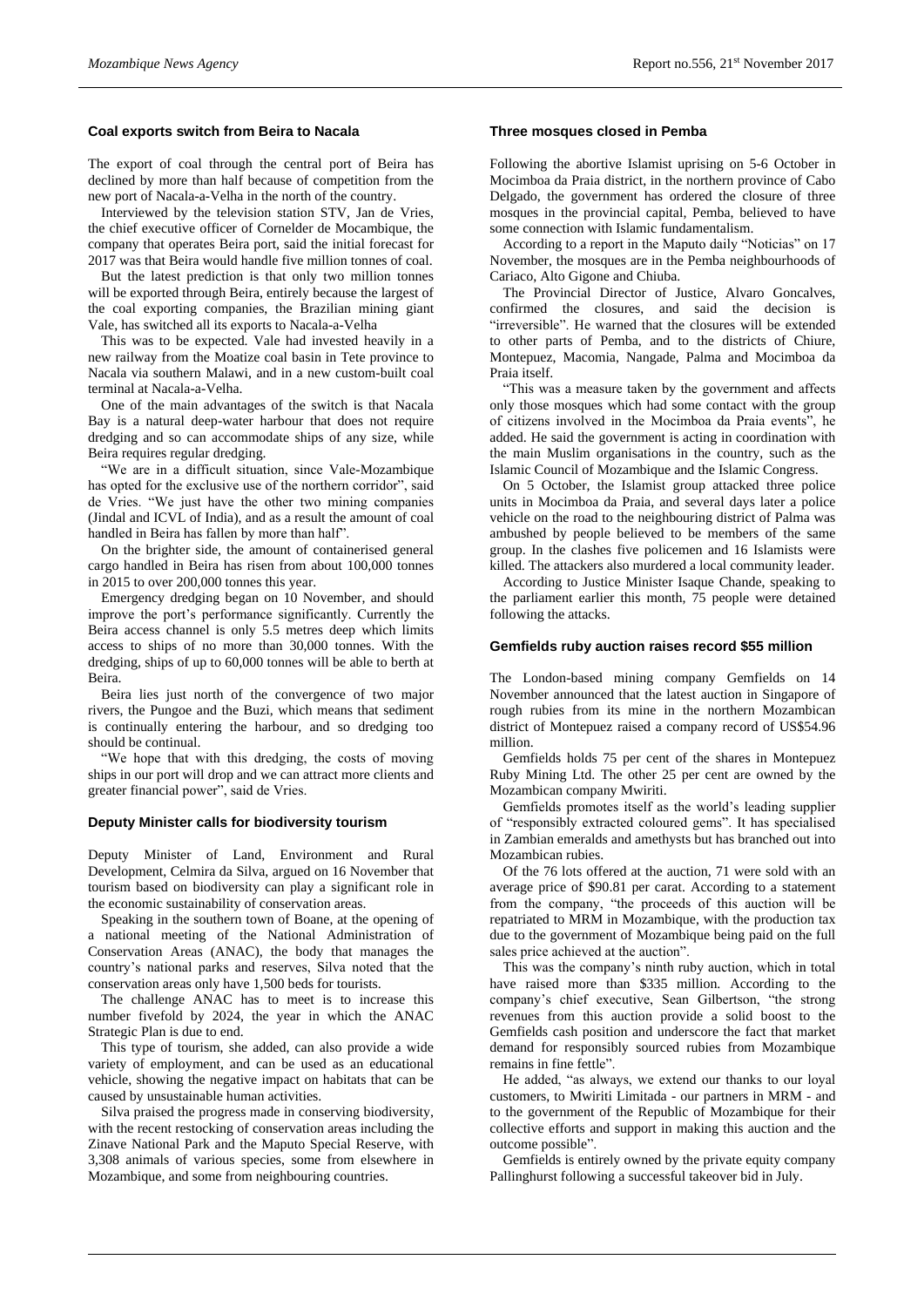# **Mustang Resources director resigns**

The Australian mining company Mustang Resources on 13 November announced that its managing director, Christiaan Jordaan, has resigned due to "personal reasons".

The resignation follows the hugely disappointing ruby auction that the company held earlier this month. The company had hoped to raise over \$7 million, yet only managed to sell \$713,456 worth of stones.

The rubies were collected from Mustang's mine in Montepuez, in the northern Mozambican province of Cabo Delgado. Prior to the sale, Mustang had confidently announced record production at its mine and strong results from its artisanal miner development programme (where the company purchases gems from local miners).

However, buyers attending the auction in Mauritius expressed disappointment at the poor quality of the stones.

As a result of the auction's flop, shares in the company on the Australian stock exchange plummeted from a high of 18.5 cents in mid-October to 3.7 cents – an eighty per cent drop.

Despite the poor results from the auction, Mustang "emphasises that it was Mr Jordaan's decision to resign and the directors reluctantly accepted his resignation".

Mustang's Montepuez Ruby Project consists of four licenses covering 19,300 hectares directly adjacent to the world's largest ruby deposit which is mined by Montepuez Ruby Mining Ltd.

#### **Seized timber used to make school desks**

In the central province of Zambezia, the Mozambican government is keeping its promise to transform timber seized from illegal loggers into school desks.

According to the Provincial Director of Land, Environment and Rural Development, Diogo Borges, cited in the newspaper "Noticias" on 17 November, over 155,000 school desks will be produced from the timber seized in the province during "Operation Trunk".

This was the operation in which brigades formed by the Environment Ministry, the police, the customs services and other agencies raided timber yards throughout northern and central Mozambique, and seized huge amounts of illegally logged timber.

In the Zambezia districts of Quelimane, Nicoadala, Mocuba, Mocubela, Maganja da Costa and Mopeia, the brigades seized 5,049 logs, amounting to slightly more than 1,650 cubic metres of timber. During these raids timber operators were fined 2.12 million meticais (US\$35,000).

The seized timber, Borges said, is being turned into school desks in phases. The first tender was won by the Oliba-Mocambique, which will produce 2,500 desks – but by 2019 the total produced will rise to 155,000. This is almost exactly the number of desks that Zambezia needs to ensure that no child will have to study sitting on the ground.

# **Largest shopping centre formally opens**

The Mayor of Maputo, David Simango, on 15 November formally opened Baia Mall, which will be the largest shopping centre in Mozambique.

Built on the Maputo coast road, the Mall covers 30,000 square metres, and has space for over 100 shops and restaurants. To date 85 per cent of the spaces available have been rented – although very few are currently open.

Of these, the largest is the Maputo branch of the South African supermarket chain "Game". Other South African chain stores that are setting up branches in Baia Mall include

Premier Superspar, Woolworths and Mr Price. Five Mozambican commercial banks intend to set up branches there, and there will also be a hotel belonging to the Southern Sun group. The Mall car park can hold 900 vehicles.

The Mall managers expect that Baia Mall will generate about 2,000 direct jobs, and many more indirect jobs. 95 per cent of these jobs are expected to go to Mozambicans.

The partners in the Mall are the Automobile and Touring Club of Mozambique (ATCM), which holds the rights to the land, the South African private equity company Actis, and the real estate company RPP Development. The total investment in the mall is put at US\$96 million.

According to the chairperson of ATCM, Antonio Marques, ownership of the Mall will be gradually transferred to ATCM so that, after 50 years, it will own 100 per cent of the undertaking. Management of the Mall has been farmed out to Capital Land Asset Management, a company formed in 2007 which manages real estate throughout southern Africa.

#### **Iron and steel contract approved**

The government on 14 November approved the contract authorising Capitol Resources, a subsidiary of the Australian company Baobab, to mine iron ore in Chiuta district, in the western province of Tete.

The contract also envisages the construction of a thermal power station. The contract is for 25 years and is renewable.

Baobab is developing the Tete Iron and Steel Project in partnership with the International Finance Corporation (IFC), which holds a 13 per cent stake in the project. The IFC is the private sector lending arm of the World Bank group, and claims to be the largest development organisation exclusively focused on the private sector in developing countries.

The steel plant will be located about 50 kilometres north of Tete city.

The Council of Ministers also approved two loans contracted by the government with the Italian bank Cassa Depositi e Prestiti in September.

One loan is for  $660$  million and will finance the Maputo City stormwater drainage system. The second loan, for  $\epsilon$ 35 million, will finance the Technical and Professional Education reform programme.

The two loans are interest free and are to be repaid over 25 years.

# **President appoints two deputy ministers**

President Filipe Nyusi on 9 November appointed Joao Leopoldo da Costa as Deputy Minister of Health and Helena Mateus Kida as Deputy Minister of the Interior.

Before this appointment, Costa was Vice-Chancellor of one of Mozambique's private universities, the Higher Institute of Science and Technology (ISCTEM). Between 2007 and 2013 he was the chairperson of the National Elections Commission.

The Health Ministry has been without a deputy minister since June, when the previous occupant of the post, Mouzinho Saide, was appointed General Director of Maputo Central Hospital.

Helena Kida is a judge by profession, and prior to her appointment to the government, she was a criminal investigation judge on the Maputo Provincial Court, in the southern city of Matola.

The post of Deputy Interior Minister had lain vacant since January, when President Nyusi relieved the former holder of the post, Jose dos Santos Coimbra, of his duties.